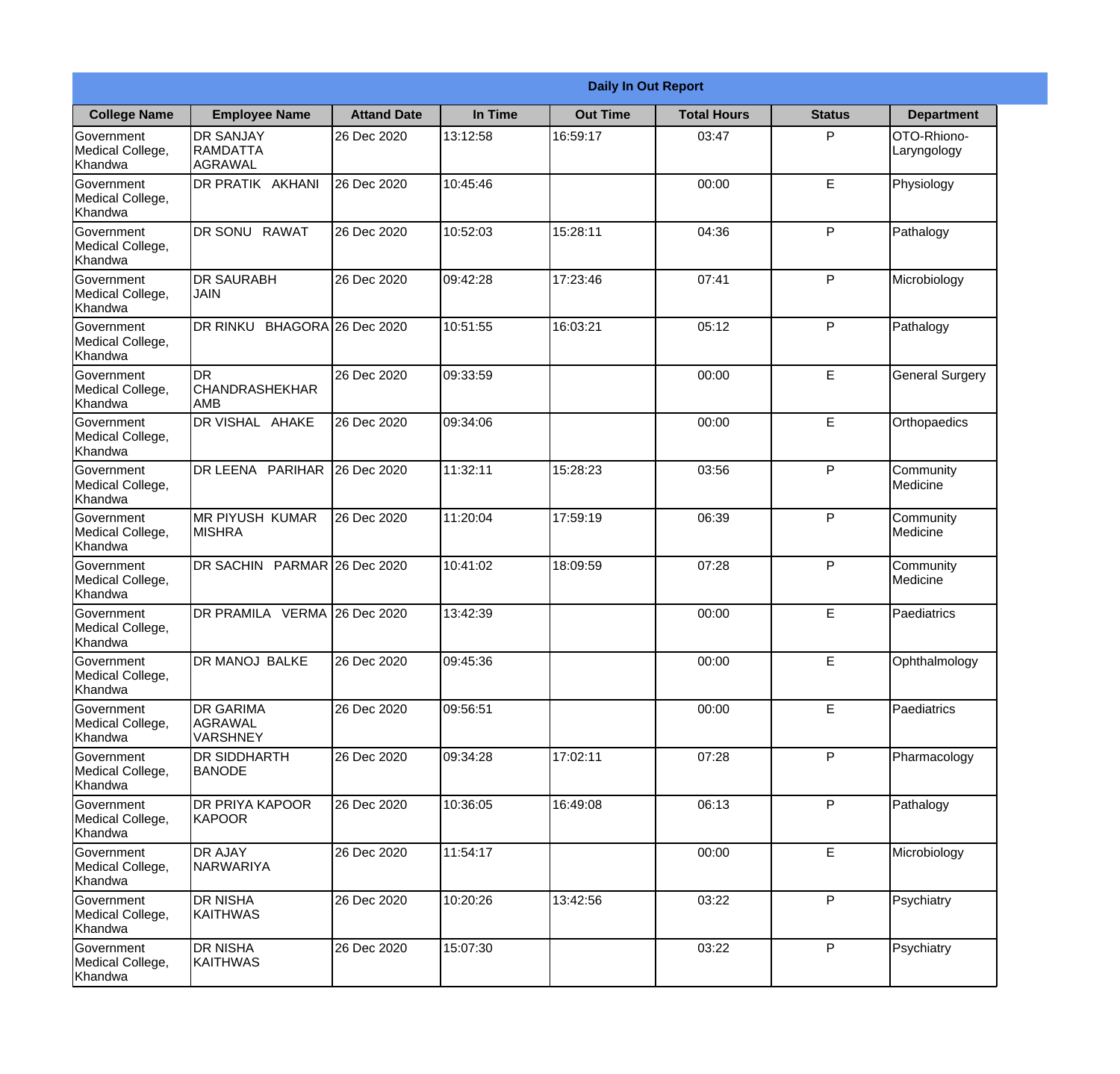| <b>Designation</b>                  | <b>Category</b> |
|-------------------------------------|-----------------|
| Professor                           | Clinical        |
| Assistant Professor   Non Clinical  |                 |
|                                     |                 |
| Demonstrator/Tutor Para Clinical    |                 |
| Associate Professor Para Clinical   |                 |
|                                     |                 |
| Assistant Professor   Para Clinical |                 |
| Assistant Professor Clinical        |                 |
|                                     |                 |
| Assistant Professor Clinical        |                 |
|                                     |                 |
| Assistant Professor   Para Clinical |                 |
| Statistician                        | Para Clinical   |
|                                     |                 |
| Assistant Professor                 | Para Clinical   |
| Professor                           | Clinical        |
|                                     |                 |
| Assistant Professor Clinical        |                 |
| Associate Professor Clinical        |                 |
|                                     |                 |
| Associate Professor Para Clinical   |                 |
| Demonstrator/Tutor   Para Clinical  |                 |
|                                     |                 |
| Demonstrator/Tutor Para Clinical    |                 |
| Assistant Professor Clinical        |                 |
|                                     |                 |
| Assistant Professor Clinical        |                 |
|                                     |                 |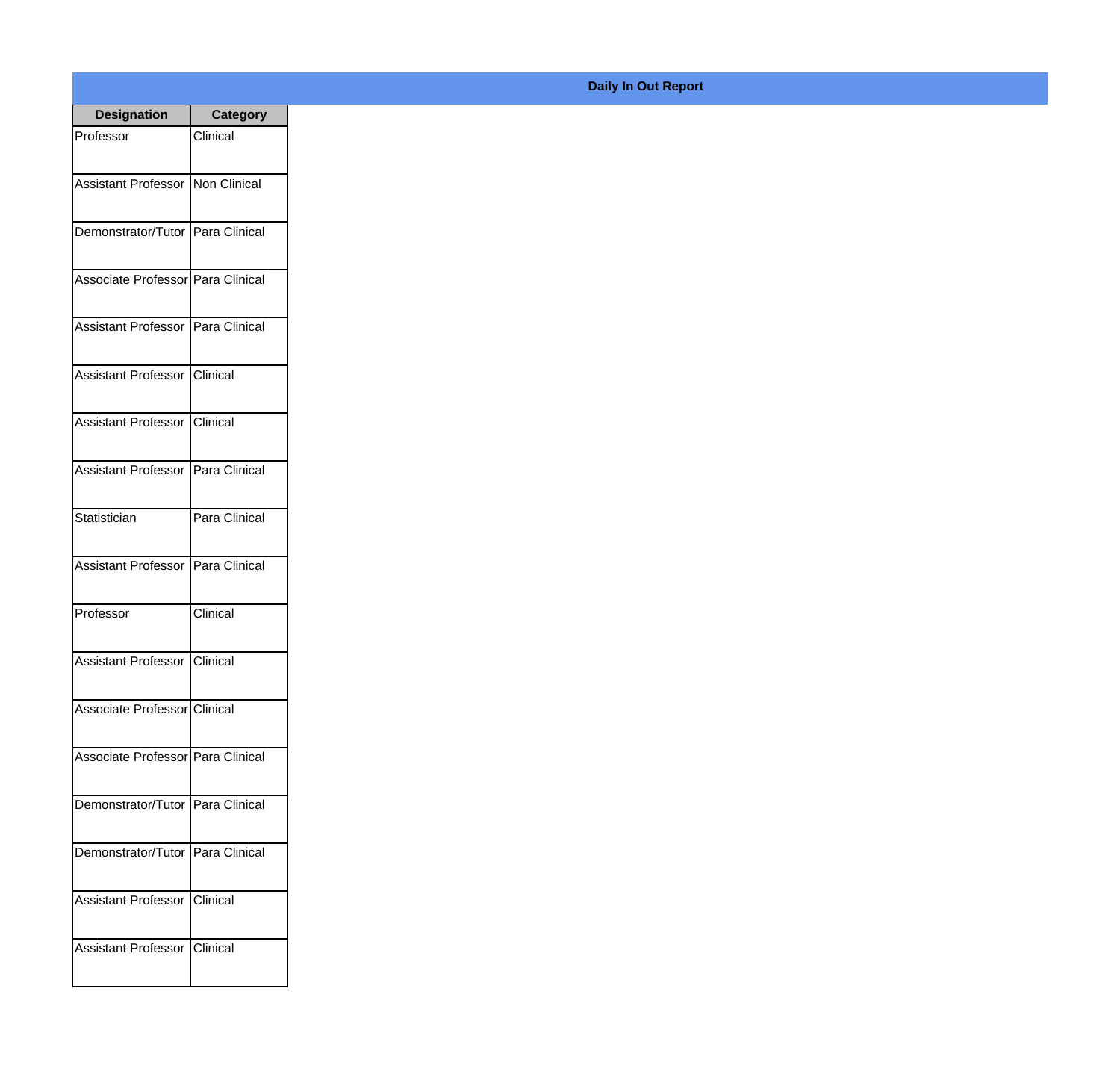|                                                  |                                                 |             |          |          | <b>Daily In Out Report</b> |   |                             |
|--------------------------------------------------|-------------------------------------------------|-------------|----------|----------|----------------------------|---|-----------------------------|
| Government<br>Medical College,<br>Khandwa        | <b>DR ANANT</b><br><b>TUKARAM PAWAR</b>         | 26 Dec 2020 | 11:31:23 | 18:25:01 | 06:54                      | P | Community<br>Medicine       |
| Government<br>Medical College,<br>Khandwa        | <b>DR MAHENDRA</b><br><b>PANWAR</b>             | 26 Dec 2020 | 09:57:32 |          | 00:00                      | E | Orthopaedics                |
| <b>Government</b><br>Medical College,<br>Khandwa | <b>I</b> DR ASHOK<br><b>BHAUSAHEB NAJAN</b>     | 26 Dec 2020 | 10:58:32 | 17:01:52 | 06:03                      | P | Forensic<br>Medicine        |
| Government<br>Medical College,<br>Khandwa        | IDR NITESHKUMAR<br>KISHORILAL<br><b>RATHORE</b> | 26 Dec 2020 | 10:18:35 |          | 00:00                      | E | Pharmacology                |
| Government<br>Medical College,<br>Khandwa        | <b>DR PRIYESH</b><br><b>MARSKOLE</b>            | 26 Dec 2020 | 10:23:33 | 18:17:26 | 07:54                      | P | Community<br>Medicine       |
| Government<br>Medical College,<br><b>Khandwa</b> | <b>DR SANGEETA</b><br><b>CHINCHOLE</b>          | 26 Dec 2020 | 11:03:39 |          | 00:00                      | E | Physiology                  |
| Government<br>Medical College,<br>Khandwa        | DR SUNIL BAJOLIYA                               | 26 Dec 2020 | 13:31:23 | 17:37:53 | 04:06                      | P | OTO-Rhiono-<br>Laryngology  |
| Government<br>Medical College,<br>Khandwa        | DR NISHA MANDLOI<br><b>PANWAR</b>               | 26 Dec 2020 | 09:57:45 | 16:26:12 | 06:29                      | P | Obstetrics &<br>Gynaecology |
| Government<br>Medical College,<br>Khandwa        | <b>DR SATISH</b><br><b>CHANDEL</b>              | 26 Dec 2020 | 11:26:46 | 17:24:10 | 05:58                      | P | Pharmacology                |
| Government<br>Medical College,<br>Khandwa        | <b>DR JITENDRA</b><br><b>AHIRWAR</b>            | 26 Dec 2020 | 10:47:45 |          | 00:00                      | E | Pathalogy                   |
| <b>Government</b><br>Medical College,<br>Khandwa | <b>DR PURTI AGARWAL</b><br>SAINI                | 26 Dec 2020 | 10:36:27 | 16:08:59 | 05:32                      | P | Pathalogy                   |
| Government<br>Medical College,<br>Khandwa        | DR YASHPAL RAY                                  | 26 Dec 2020 | 11:08:59 |          | 00:00                      | E | Anatomy                     |
| Government<br>Medical College,<br>Khandwa        | <b>DR DEEPIKA</b><br><b>PANWAR</b>              | 26 Dec 2020 | 10:50:13 | 16:46:51 | 05:56                      | P | <b>Bio Chemistry</b>        |
| Government<br>Medical College,<br>Khandwa        | RENU WAGHMARE                                   | 26 Dec 2020 | 10:47:23 | 16:57:32 | 06:10                      | P | Community<br>Medicine       |